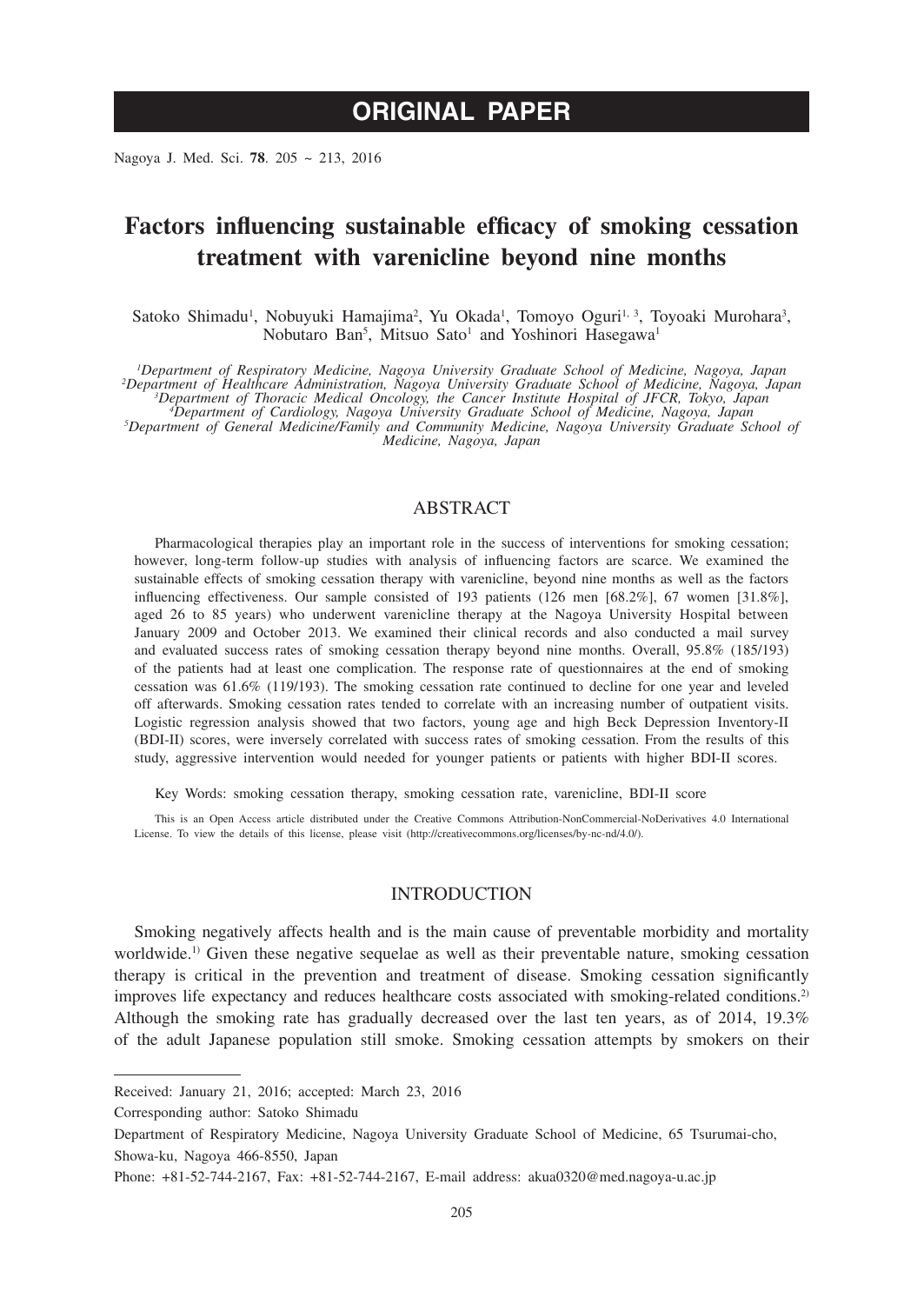#### Satoko Shimadu *et al.*

own often fail, mainly because smoking habits are strongly associated with nicotine dependency. Thus, the Japanese Circulation Society Study Group recommends a special smoking cessation program for individuals who have difficulty in accomplishing smoking cessation by themselves.3) In Japan, smoking cessation therapy has been covered by public health insurance since 2006, and varenicline became reimbursable in May 2008. Varenicline has a high smoking cessation success rate of 65.4% and its use is rapidly increasing in Japan.<sup>4)</sup> Varenicline binds to the  $\alpha$ 4β2 acetylcholine receptors, but it only partially activates the reward pathway. Its functions are similar to that of a light dimmer switch. There is no real "hit" as there is with nicotine. In addition, by binding to  $\alpha$ 4 $\beta$ 2 acetylcholine receptors, varenicline blocks nicotine from binding and working, which helps to reduce the satisfaction patients receive from smoking. This mechanism is cited as the reason for the high smoking cessation rate of varenicline.<sup>5)</sup> However, cases exist in which individuals start to smoke again.<sup>6)</sup> Accordingly, the U.S. Department of Health and Human Services (HHS) recommends the evaluation of smoking cessation treatment to judge not only the rate of success immediately after smoking cessation treatment, but also the long-term rate of smoking cessation after one year.<sup>7)</sup> Currently, such follow-up is not routinely done in Japan. This study evaluated the effects of smoking cessation treatment with varenicline beyond nine months, six months after the last visit, and examined the factors influencing effectiveness.

## **METHODS**

### *Study population and procedure*

Two hundred and six patients who presented at the outpatient Smoking Cessation Clinic in Nagoya University Hospital between January 2009 and October 2013 participated in the study. Treatment was administered according to the standard procedure book for smoking cessation (6th Edition).<sup>8)</sup> Before starting treatment, we examined whether patients met all of the criteria for nicotine addiction set by the Japanese medical insurance system for nicotine-dependent outpatients: desire to receive treatment immediately, diagnosis of nicotine dependency, and scores >5 (range, 0–10) on the Tobacco Dependence Screener (TDS) and >200 on the Brinkman Index (BI). The TDS is a newly developed questionnaire to screen for nicotine dependence.<sup>9)</sup> The BI measures the number of cigarettes smoked per day multiplied by the number of years of smoking.<sup>10)</sup> All participants provided written informed consent. The study was approved by the Human Ethics Review Committee of Nagoya University (IRB approval number 4805).

### *Smoking cessation program*

Patients received 0.5 mg/day of varenicline for 3 days, followed by 1 mg/day (0.5 mg twice daily) for four days. On day eight, the varenicline dose was increased to 2 mg/day (1 mg twice daily). Treatment was continued for 12 weeks. We telephoned patients who missed an appointment to encourage the continuation of smoking cessation therapy. Smoking cessation was measured by self-assessment of four-week non-smoking continuation and confirmed by an exhaled carbon monoxide (CO) measurement of  $\leq$ 7 ppm at the time of the clinic visit during the treatment period.<sup>8)</sup>

#### *Study procedures*

From July 2014, a survey was conducted via post wherein patients were sent an envelope containing a request form, questionnaire, and return envelope. The same package was mailed a second time to patients who did not reply. To obtain information on the smoking status of patients who did not respond, we also used their medical records if available. Patients who did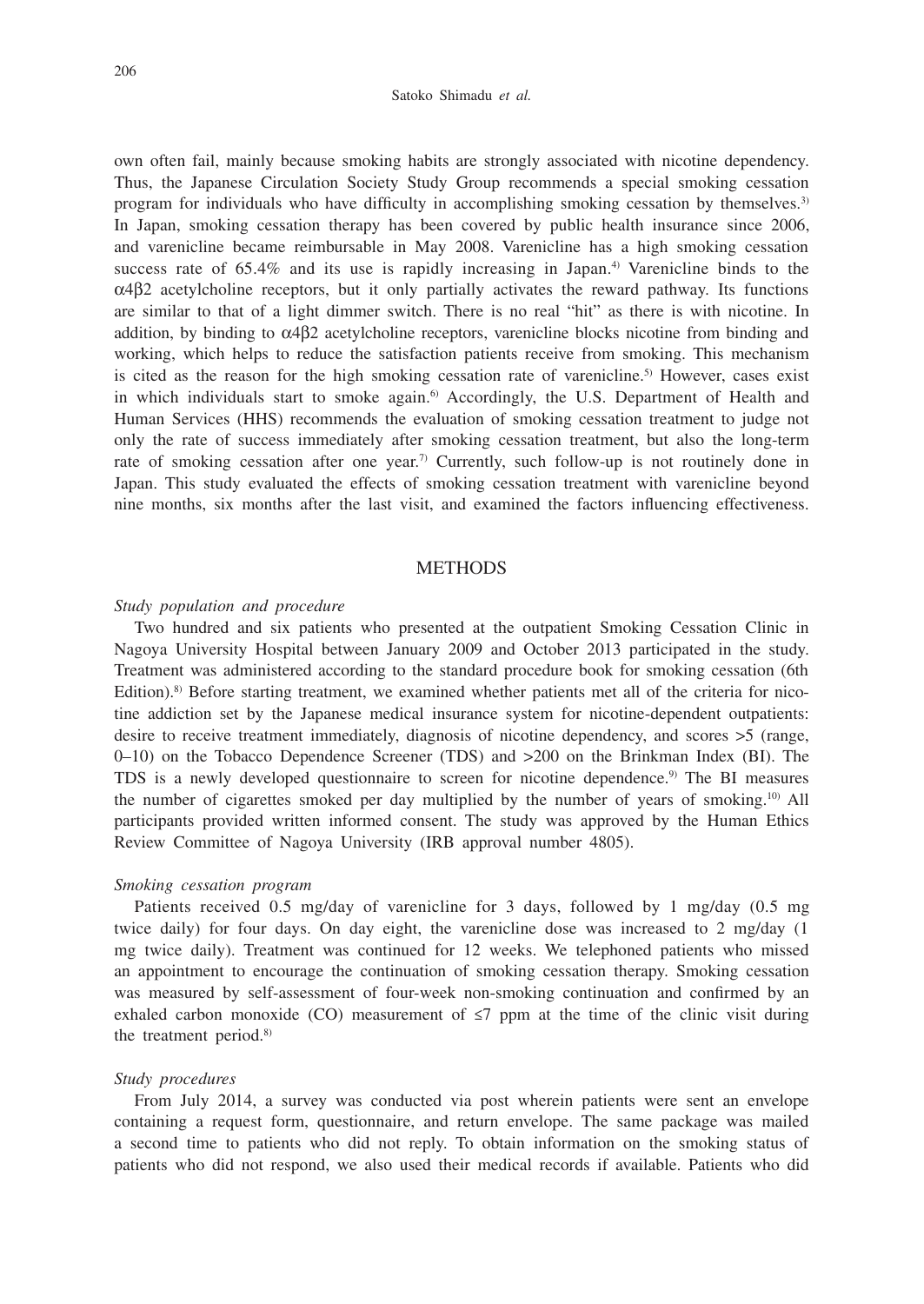

Fig. 1 Flow chart of the selection of study participants

not respond without available medical records were categorized as "patient who relapsed." Figure 1 shows a flow chart of patient enrollment. Nine patients took more than one round of smoking cessation programs (seven patients took two rounds; two patients took three rounds). For those patients, we examined smoking status only for the period after the last program.

### *BDI-II*

The Beck Depression Inventory-II (BDI-II) is one of the most commonly used instruments for detecting depression.<sup>11)</sup> It contains 21 items that assess depressive symptoms on a Likert scale of 0–3. The clinical interpretation of the scores is accomplished with the help of criterion-referenced procedures utilizing the following interpretive ranges: 0–13, minimal depression; 14–19, mild depression; 20–28, moderate depression; and 29–63, severe depression.

#### *Psychological disorders*

The presence of psychological disorders and eligibility for smoking cessation treatment were confirmed by a psychiatrist.

## *Statistical analysis*

Statistical analyses were performed with  $JMP^{\otimes}$  11 (SAS Institute Inc., Cary, NC, USA) for Windows 7. Data were expressed as percentages, means, and standard deviations, and odds ratios and 95% confidence intervals were provided. We adjusted for confounders using logistic regression. Results were considered statistically significance at  $P < 0.05$ .

#### RESULTS

Table 1 shows a summary of baseline characteristics of the study population. Out of 193 patients, 126 (68.2%) were males and 67 (31.8%) were females, aged 26 to 85 years. Underlying diseases are presented in Table 2. Underlying cardiovascular disease was most common and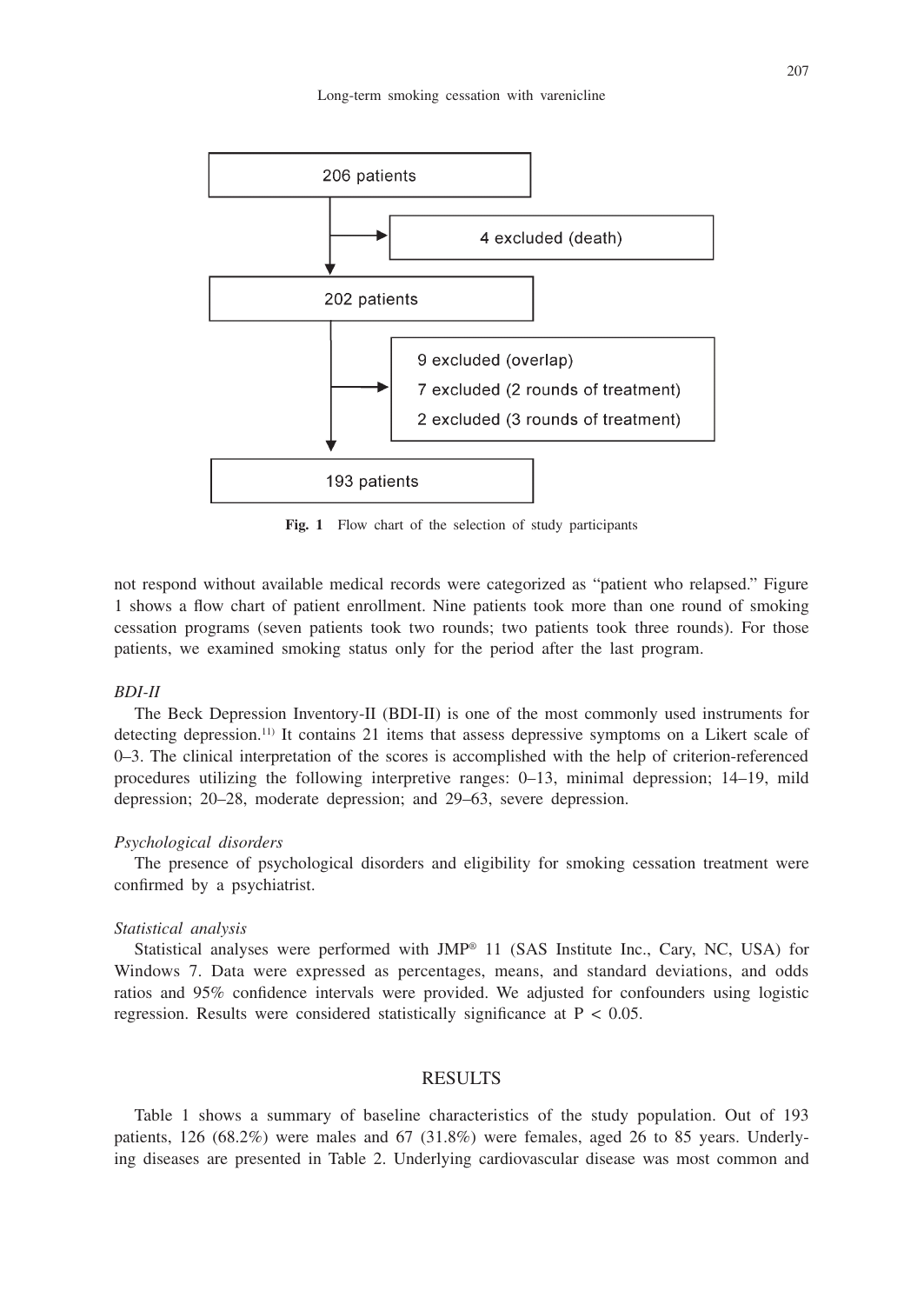other underlying diseases accounted for 9.8% to 35.2% of the sample. Approximately 80% of the participants had more than one underlying diseases and 13% of the participants exhibited psychological disorders. The types of psychological disorders are given in Table 3; depression was most common. A total of 119 (61.6%) patients responded to the smoking cessation questionnaire. Table 4 shows the sustained abstinence rate over a 5-year period. The success rate immediately after the smoking cessation program (after three months) was 46.6%. Rates continued to decline over the next year, reaching 37.6%, and then plateaued. Smoking cessation rates tended to correlate with an increasing number of outpatient visits (Table 5). Univariate analysis showed that age, BI, and BDI-II scores had a positive effect on success  $(P < 0.05)$  (Table 6). However, according to the logistic regression analysis, only age and BDI-II score had a significant effect on success  $(P < 0.05)$  (Table 7).

|                         | <b>Table 1</b> Baseline characteristics (n=193) |                |
|-------------------------|-------------------------------------------------|----------------|
| <b>Sex</b>              | male/female                                     | 126/67         |
| Age                     | mean (range)                                    | $56.5(26-85)$  |
| TDS <sub>a</sub>        | mean (range)                                    | $8.16(5-10)$   |
| $CO$ (ppm)              | mean (range)                                    | $17.3(0-59)$   |
| BI <sub>b</sub>         | mean (range)                                    | 871 (200-3000) |
| $BDI-IIc$               | mean (range)                                    | $13.83(0-57)$  |
| Underlying diseases     | presence/absence                                | 184/9          |
| Psychological disorders | presence/absence                                | 25/168         |

a) TDS = Tobacco Dependence Screener

 $b)$  BI = Brinkman Index

 $\text{CDI}-II$  = Beck Depression Inventory-II

Table 2 Types of underlying diseases<sup>a)</sup>

| Male $(\%)$   | Female $(\% )$ | Total $(\%)$ |
|---------------|----------------|--------------|
| 53 (42.1%)    | 19 (23.9%)     | 72 (37.3%)   |
| 46 (36.5%)    | 22 (32.8%)     | 68 (35.2%)   |
| 33 $(26.1\%)$ | 22 (32.8%)     | 55 (28.5%)   |
| 22 (17.5%)    | $8(11.9\%)$    | $30(15.5\%)$ |
| 16(12.7%)     | $9(13.4\%)$    | $25(13.0\%)$ |
| 14 $(11.1\%)$ | 11 $(16.4\%)$  | $25(13.0\%)$ |
| 14 $(11.1\%)$ | $10(14.9\%)$   | 24 (12.4%)   |
| 16(12.7%)     | 4 $(5.9\%)$    | $20(10.3\%)$ |
| 16(12.7%)     | 2 $(3.0\%)$    | $19(9.8\%)$  |
|               |                |              |

a) The breakdown of cases includes overlapping patients.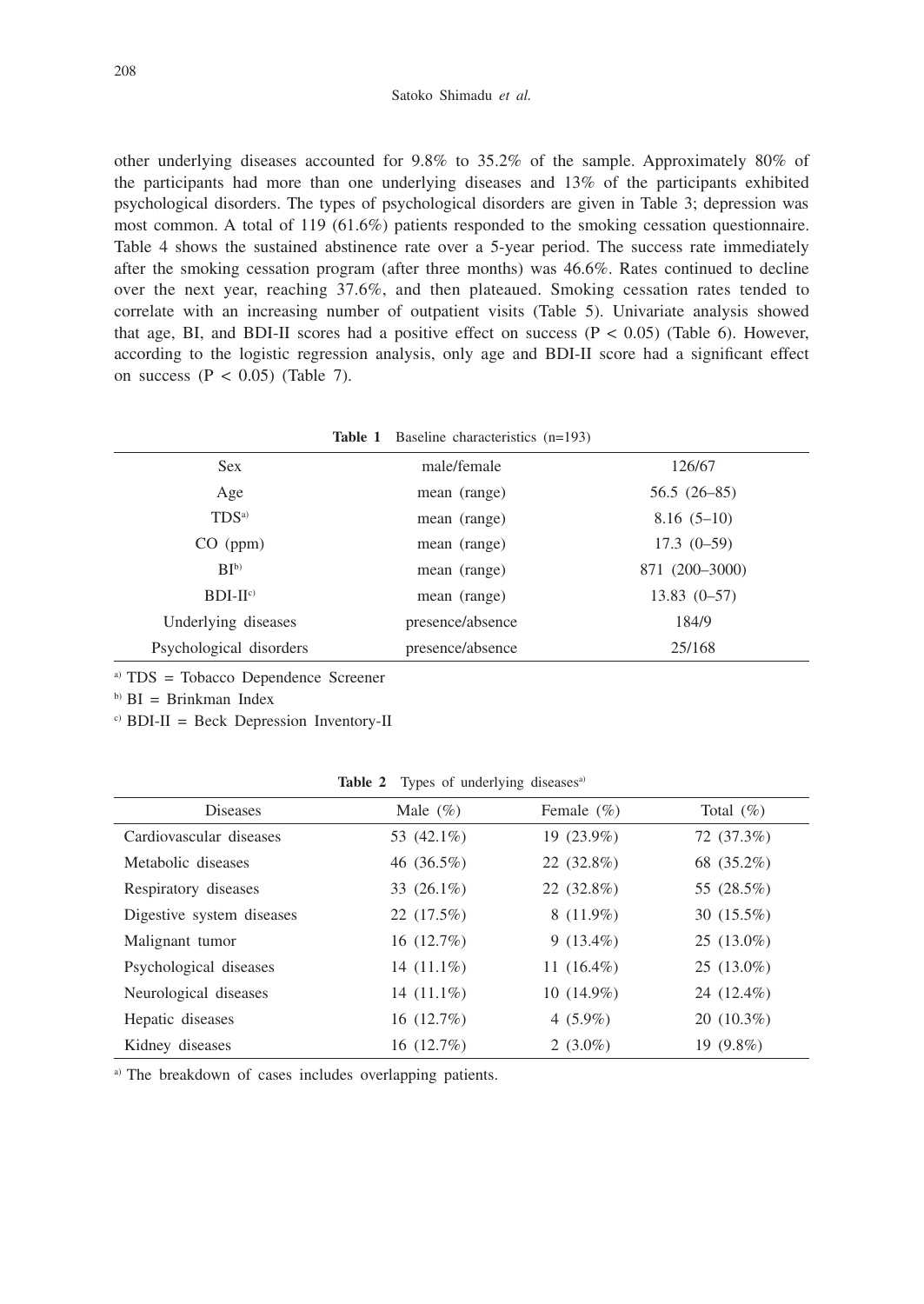| Disorder                | Male     | Female | Total |
|-------------------------|----------|--------|-------|
| Depression              | 6        |        | 13    |
| Schizophrenia           | 4        |        |       |
| Alcoholism              | ↑        |        |       |
| Manic depression        | っ        | 0      | ာ     |
| Anxiety disorder        | $\theta$ | 2      |       |
| Panic attacks           |          |        |       |
| Organic mental disorder |          |        |       |

Table 3 Types of psychological disorders<sup>a)</sup>

a) The breakdown of cases includes overlapping patients

|                                      | Smoking cessation rate | 95% CI     |
|--------------------------------------|------------------------|------------|
| End of outpatient care <sup>a)</sup> | 90/193 (46.6%)         | 39.6–53.7% |
| 9 months later                       | 84/193 (43.5%)         | 36.4–50.8% |
| 1 year later                         | 71/189 (37.6%)         | 30.6–44.9% |
| 2 years later                        | 51/144 (35.4%)         | 27.6–43.8% |
| 3 years later                        | 34/109 (31.2%)         | 22.7–40.8% |
| 4 years later                        | 23/69 (33.3%)          | 22.4–45.7% |
| 5 years later                        | $9/25$ $(36.0\%)$      | 18.0–57.5% |

**Table 4** Time-dependent continuous abstinence rate

<sup>a)</sup> The end of outpatient care is between 2 weeks and 3 months.

**Table 5** Number of times in outpatient care and the continuous abstinence rate after 6 months

| Outpatient care | Abstinence/Total $(\% )$ | 95% CI           |
|-----------------|--------------------------|------------------|
| 1 time          | $1/10(10.0\%)$           | 8.59-28.59%      |
| 2 times         | $4/16$ $(25.0\%)$        | $3.78 - 46.21\%$ |
| 3 times         | $5/16$ $(31.2\%)$        | 8.53–53.95%      |
| 4 times         | $7/26$ $(26.9\%)$        | 9.87–43.97%      |
| 5 times         | 67/125(53.6%)            | 44.85 - 62.3%    |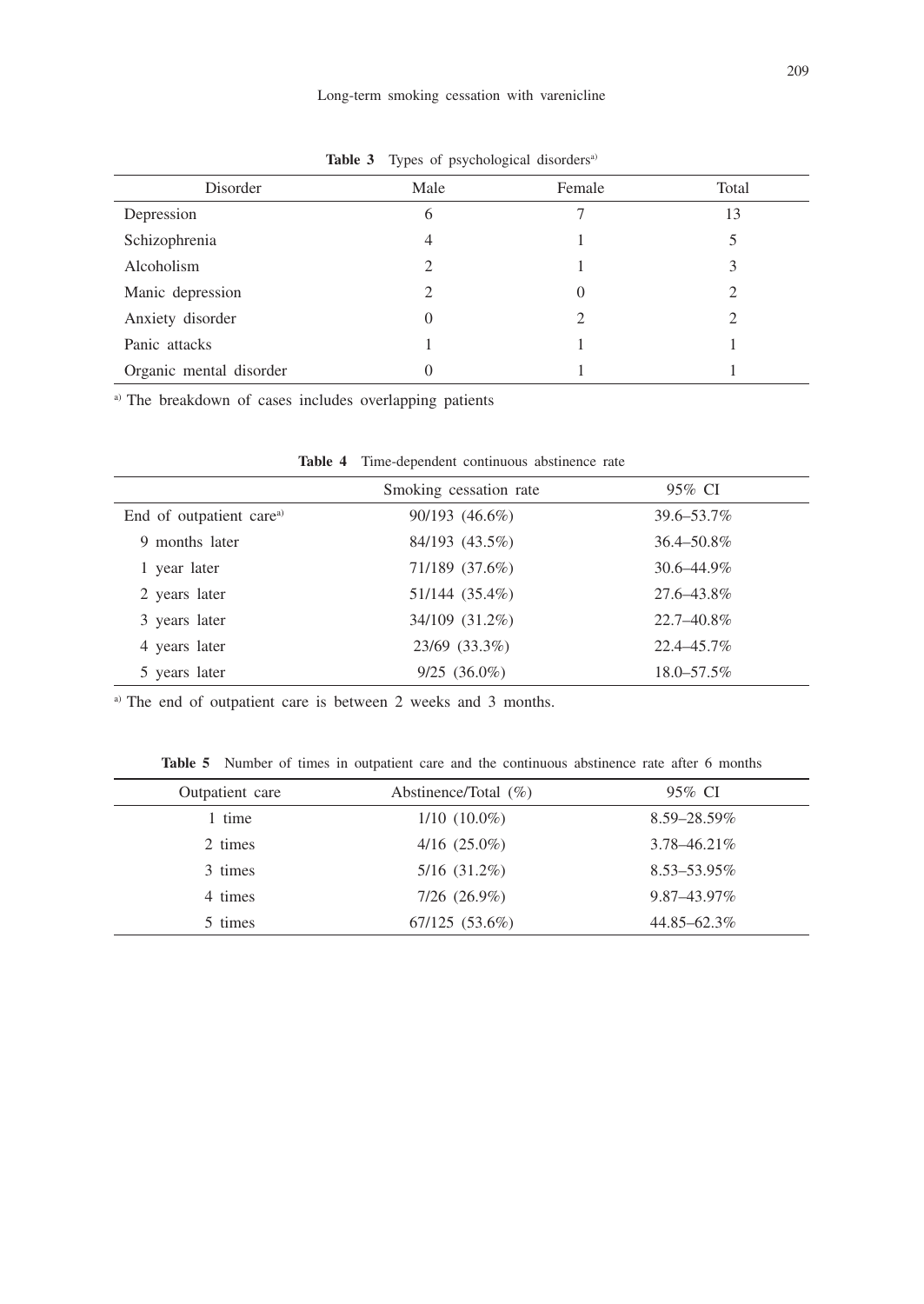| Background factor                 | Non-smoker     | Smoker         | $P$ value |
|-----------------------------------|----------------|----------------|-----------|
| Sex (male/female)                 | 61/23          | 65/44          | 0.068     |
| Age                               | 59.9 (36-77)   | $53.9(26-81)$  | 0.002     |
| TDS: average                      | 8.19           | 8.14           | 0.837     |
| CO: average                       | $16.5(2-59)$   | $17.7(1-53)$   | 0.653     |
| BI: average                       | 970 (200-3000) | 816 (200-2580) | 0.040     |
| BDI-II: max score                 | $11.2(0-47)$   | $15.9(0-57)$   | 0.018     |
| Side effects (presence/absence)   | 44/40          | 61/48          | 0.663     |
| Reducing drug (presence/absence)  | 32/52          | 35/74          | 0.446     |
| Mental disease (presence/absence) | 7/77           | 19/90          | 0.066     |

**Table 6** Univariate analysis after 6 months of outpatient care

**Table 7** Multivariate analysis after 6 months of outpatient care

| Background factor               | Odds ratio $(95\% \text{ CI})$ | $P$ value |
|---------------------------------|--------------------------------|-----------|
| <b>Sex</b>                      | $1.51(0.79-2.91)$              | 0.217     |
| Age $\leq 55$                   | $0.43(0.20-0.90)$              | 0.026     |
| B1>900                          | $0.76(0.37-1.51)$              | 0.416     |
| Mental disease presence/absence | $1.32(0.50-3.76)$              | 0.578     |
| BDI-II $\leq$ 19                | $1.99(1.00-4.05)$              | 0.049     |

## **DISCUSSION**

This study shows the long-term effect of varenicline treatment on smoking cessation. We found that the rate of smoking cessation continued to decrease up to one year after treatment and thereafter remained unchanged. The factors that related to smoking cessation were: 1) young age and high BDI-II scores, which were inversely correlated with success rates of smoking cessation; and 2) number of outpatient visits, which was positively correlated with the rate of smoking cessation.

Smoking cessation rates at the end of varenicline therapy are around 45% in Europe and America<sup>12-14)</sup> and 50–60% in Asia.<sup>15)</sup> In Japan, the smoking cessation rate after pharmacotherapy was reported to be about 30–60%.<sup>4, 16-18)</sup> The smoking cessation rate at the end of the smoking cessation program in our hospital was 46.6%, which is similar to other data in Japan. In this study, we assessed the continuation of smoking cessation after the end of an outpatient visit. The average abstinence rate nine months after the first visit was 43.5%, which was slightly above normal compared with the result of a survey of actual smoking cessation rates.<sup>18)</sup> Thereafter, the rate of smoking cessation continued to decline until one year after treatment and thereafter remained unchanged. Our assessment of the long-term abstinence rate is important, because there have been few studies of this nature in university hospitals where patients present with diverse comorbidities.<sup>19, 20)</sup> The results of our study suggest that follow up for at least one year is critical for successful smoking cessation.

With regard to the influencing factors on smoking cessation rates, increased number of outpatient visits correlated with a higher success rate.<sup>18)</sup> We telephoned patients who missed an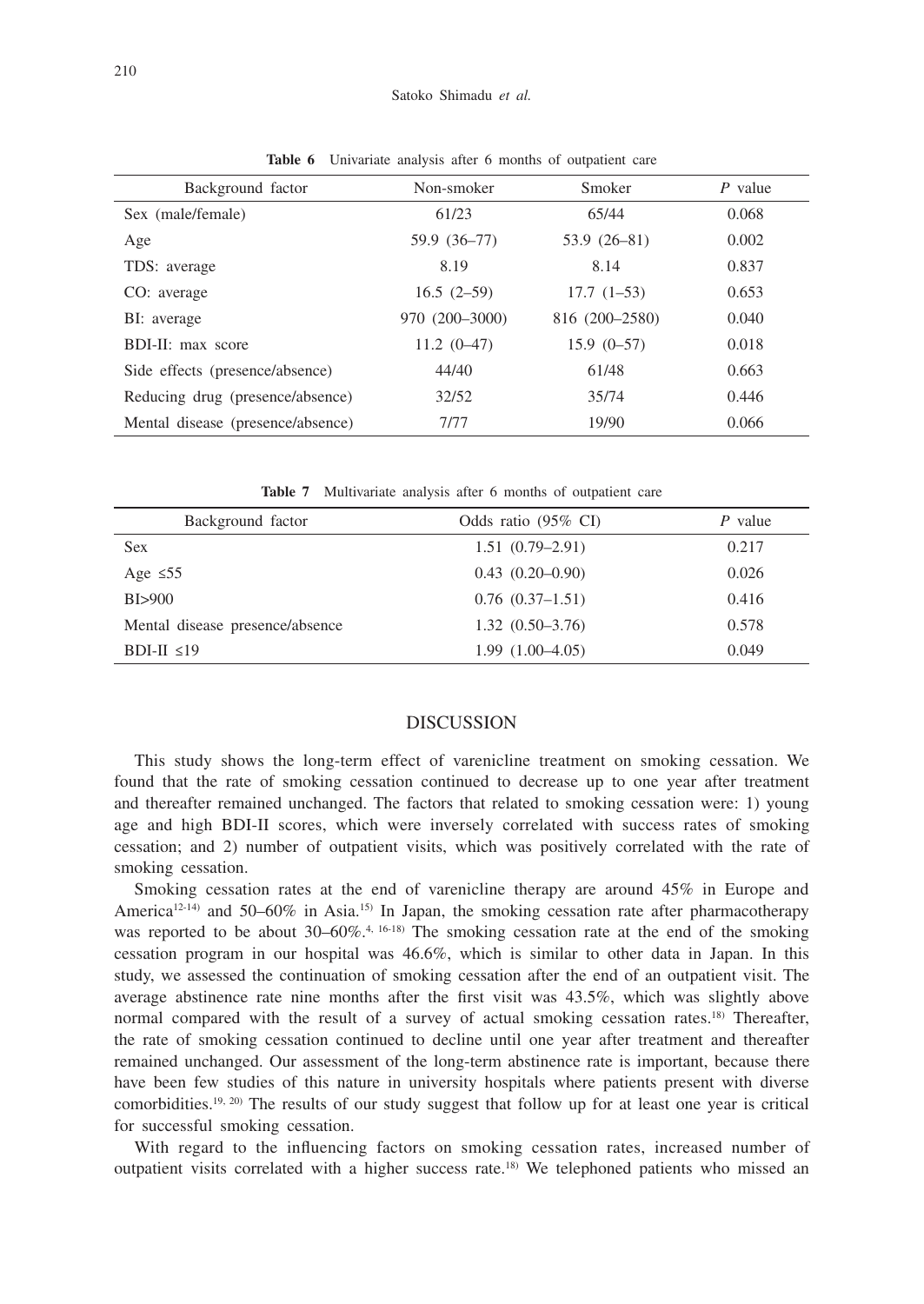appointment to encourage the continuation of smoking cessation therapy. This finding suggests that it may be important to actively intervene by offering sympathetic counseling and telephoning patients who missed an appointment to encourage the continuation of smoking cessation therapy.

The relationship between psychological status and smoking cessation rate was unclear in our study. In our study, high BDI-II scores were related to lower success rates of smoking cessation, but psychological disorders were not. Previous research found that rates of smoking are high and success of smoking cessation is low among patients with psychological disorders.<sup>21-24)</sup> However, several studies report an association between smoking cessation and reduced depression, anxiety, and stress, and improved positive mood and quality of life.<sup>25-27)</sup> Varenicline also increased cessation in smokers with stably treated current or past depression without exacerbating depression or anxiety.28) In addition, other research suggests that among patients with high BDI-II scores and low success rates in smoking cessation, mental instability may be the cause of loss of motivation.11) Considering those results, we find no contraindication to introducing smoking cessation therapy to patients with psychological disorders, although high BDI-II scores may indicate relatively poor success rates.

Another factor we found to be negatively associated with success rates was age  $\lt 55$  years. This result is in agreement with a number of other studies reporting that older age is linked to a positive cessation outcome.20, 29, 30)

Despite the important implications of the present study, it has certain limitations. First, it was conducted at a single university hospital, so its findings have limited generalizability. Additional research in diverse settings is required. Second, some limitations stem from the nature of questionnaire-based research. Since patients lost to follow-up were not excluded from the study sample and were included in the smoking cessation failure group, the calculated smoking cessation rate may have been lower than the actual smoking cessation rate. Since it is difficult to assess long-term smoking cessation using objective indicators, such as breath carbon monoxide, smoking cessation rates were obtained using self-report measures. Thus, it is likely that actual smoking cessation rates may have been lower than the reported rates. Third, in this retrospective study, we interviewed patients about their smoking cessation status during a period between 9 months and 5 years after the completion of smoking cessation treatment. Results showed that seven patients who achieved smoking cessation with varenicline smoked again and began smoking cessation treatment again. This suggests that similar patients exist elsewhere. Finally, the recovery rate of questionnaire data was low from patients for whom a long time had passed since the completion of treatment, and our sample size was small.

# **CONCLUSION**

According to our study results, close follow-up of patients, especially young patients with higher BDI-II scores; visiting the outpatient clinic the prescribed number of times; and follow-up for at least one year will improve the therapeutic response to varenicline. Future studies using larger samples are required to evaluate long-term efficacy.

## CONFLICT OF INTEREST

Toyoaki Murohara and Yoshinori Hasegawa received payment for lectures, including serving on speakers' bureaus, from Pfizer Japan Inc. (Tokyo, Japan).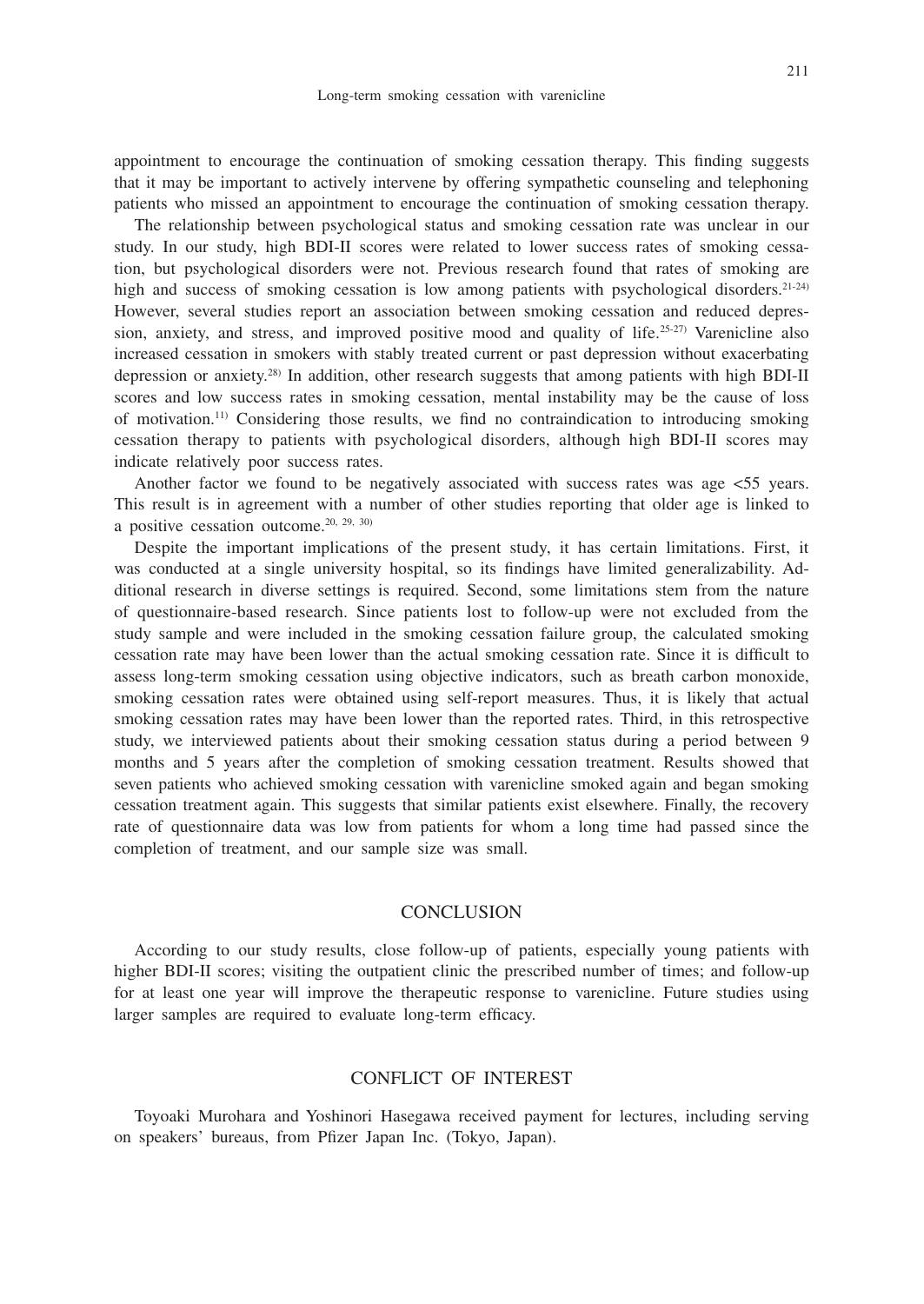## ACKNOWLEDGMENTS

The authors thank the patients who participated in the study and the nurses who supported varenicline therapy at the Nagoya University Hospital for their contributions.

## **REFERENCES**

- 1) World health organization. Tobacco free initiative: Building Blocks for Tobacco Control: A Handbook, 2004.
- 2) Asaria P, Chisholm D, Mathers C, Ezzati M, Beaglehole R. Chronic disease prevention: health effects and financial costs of strategies to reduce salt intake and control tobacco use. *Lancet*, 2007; 370: 2044–2053.
- 3) The Japanese Circulation Society Study Group. Smoking cessation guideline. *Circ J*, 2005; 69: 1006–1103.
- 4) Nakamura M, Oshima A, Fujimoto Y, Maruyama N, Ishibashi T, Reeves KR. Efficacy and tolerability of varenicline, an alpha4beta2 nicotinic acetylcholine receptor partial agonist, in a 12-week, randomized, placebo-controlled, dose-response study with 40-week follow-up for smoking cessation in Japanese smokers. *Clin Ther*, 2007; 29: 1140–1156.
- 5) Garrison GD, Dugan SE. Varenicline: a first-line treatment option for smoking cessation. *Clin Ther*, 2009; 31: 463–491.
- 6) Ferguson J, Bauld L, Chesterman J, Ken Judge K. The English smoking treatment service: one-year outcomes. *Addiction*, 2005; 100: 59–69.
- 7) U.S. Department of Health and Human Services. The health consequences of smoking-50 years of progress: a Report of the Surgeon General. 2014, U.S. Department of Health and Human Services, Centers for Disease Control and Prevention, National Center for Chronic Disease Prevention and Health Promotion, Office on Smoking and Health, Atlanta.
- 8) The standard procedure book for smoking cessation of Japan (6th Edition), 2014 April, (in Japanese).
- 9) Kawakami N, Takatsuka N, Inaba S, Shimizu H. Development of a screening questionnaire for tobacco/ nicotine dependence according to ICD-10, DSM-III-R, and DSM-IV. *Addict Behav*, 1999; 24: 155–166.
- 10) Brinkman GL, Coates EO Jr. The effect of bronchitis, smoking and occupation on ventilation. *Ann Respir Dis*, 1963; 87: 684–693.
- 11) Beck AT, Steer RA, Brown GK. Manual for the beck depression inventory-II. San Antonio, TX: Psychological Corporation, 1996.
- 12) Gunnell D, Irvine D, Wise L, Davies C, Martin R M. Varenicline and suicidal behavior: a cohort study based on data from the General Practice Research Database. *BMJ*, 2009; 339: 3805.
- 13) Gonzales D, Rennard SI, Nides M, Oncken C, Azoulay S, Billing CB, *et al.* Varenicline, an alpha4beta2 nicotinic acetylcholine receptor partial agonist, vs sustained-release bupropion and placebo for smoking cessation: a randomized controlled trial. *JAMA*, 2006; 296: 47–55.
- 14) Jorenby DE, Hays JT, Rigotti NA, Azoulay S, Watsky EJ, Williams KE, *et al.* Efficacy of varenicline, an alpha4beta2 nicotinic acetylcholine receptor partial agonist, vs placebo or sustained-release bupropion for smoking cessation: a randomized controlled trial. *JAMA*, 2006; 296: 56–63.
- 15) Wang C, Xiao D, Chan KP, Pothirat C, Garza D, Davies S. Varenicline for smoking cessation: a placebocontrolled, randomized study. *Respirology*, 2009; 14: 384–392.
- 16) Ueda K. Smoking cessation treatment, analysis of smoking cessation rate, and the reason of lower smoking cessation rate in women compared with that in men. *Nihon Kokyuki Gakkai Zasshi*, 2007; 49: 673–678, (in Japanese).
- 17) Nobata S, Nishiwaki H, Shimoguri N, Takai M, Yamashita Y, I tihara M, *et al.* Examination of results of smoking cessation treatment with nicotine patches or varenicline in ningen dock or health check-up subjects and factors influencing those results. *Ningen Dock*, 2012; 27: 843–850, (in Japanese).
- 18) Ministry of Health, Labour and Welfare, The Social Medical Research Council: Report on the result of a survey of actual success rates of smoking cessation for nicotine addiction; 2007. *Health and Welfare Statistics Association*, Tokyo, Japan, (in Japanese).
- 19) Hymowitz N, Cummings KM, Hyland A, Lynn WR, Pechacek TF, Hartwell TD. Predictors of smoking cessation in a cohort of adult smokers followed for five years. *Addiction*, 2005; 100: 59–69.
- 20) Nakamura M, Oshima A, Ohkura M, Arteaga C, Suwa K. Predictors of lapse and relapse to smoking in successful quitters in a varenicline post hoc analysis in Japanese smokers. *Clin Ther*, 2014; 36: 918–927.
- 21) Okazaki S, Ueda K. Smoking cessation using varenicline: Relation between the abstinence rate and the age and gender. *Nihon Kokyuki Gakkai Zasshi*, 2013; 2: 327–332, (in Japanese).